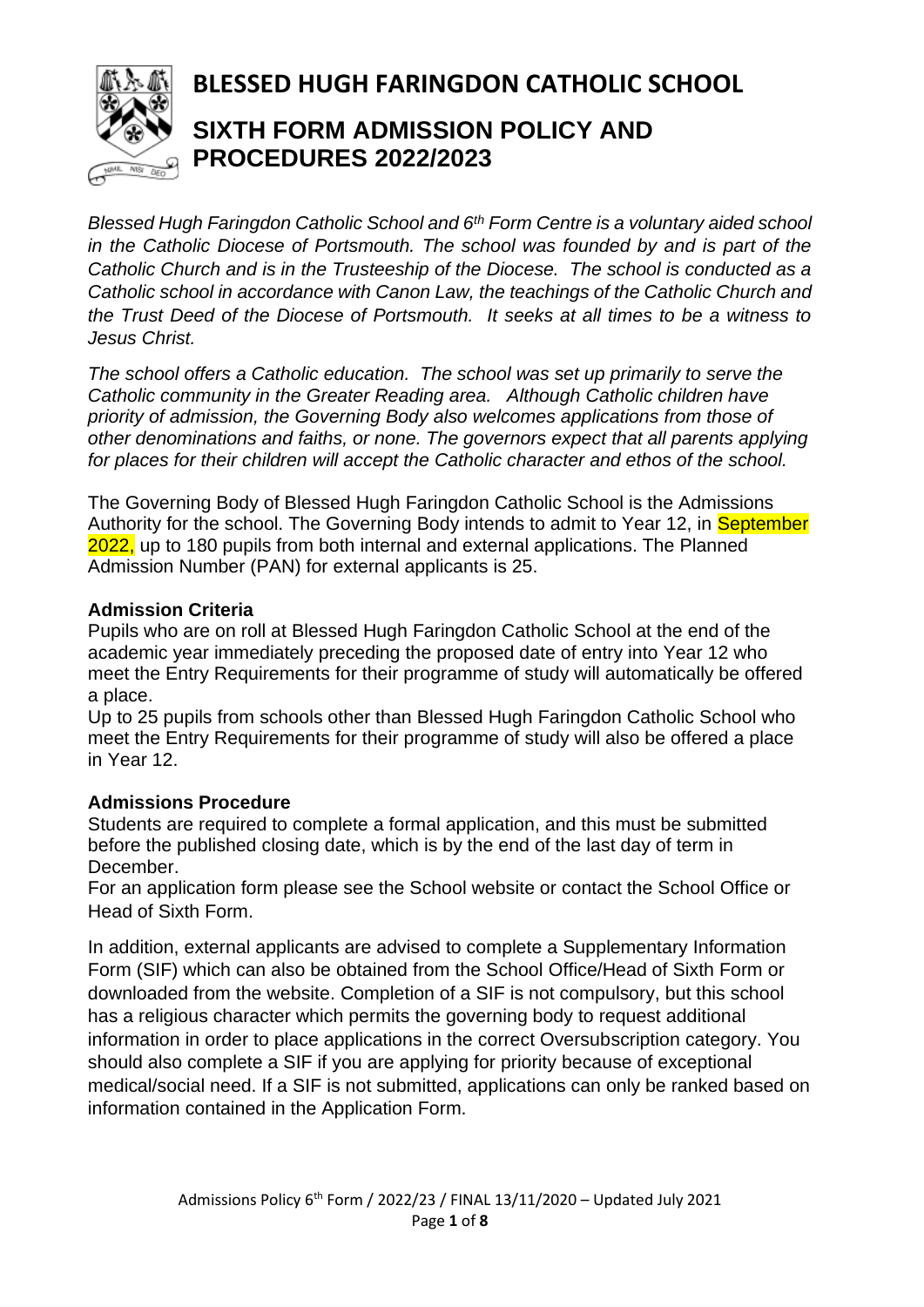# **Oversubscription Criteria**

If there are more than 25 external applicants who all meet the minimum Entry Requirements, and after the admission of pupils with Statements of Special Educational Needs or Education Health and Care Plans, the Governors will offer places using the following criteria in the order stated: -

1. Catholic looked after children or Catholic previously looked after children. Evidence of Baptism and adoption (if applicable) will be required *(see notes a, b and c).*

2. *Catholic children. Evidence of Baptism in a Catholic Church or a certificate of reception into the full communion of a Catholic Church will be required. (see notes b and c).*

3.Other looked after children and previously looked after children. Evidence of adoption (if applicable) will be required *(see note a).*

4.Children who are members of Eastern Christian Churches. Evidence of membership of the church provided by a priest of a designated place of worship will be required *(see note c).*

5.Children of families who are members of other Christian denominations. Evidence of membership of the church provided by a priest/ minister of a designated place of worship will be required *(see notes c and h).*

6.Children of families who are members of other faiths. Evidence of membership of the faith, provided by a minister/faith leader of a designated place of worship, will be required.

7.Any other children.

# **Priority within the Oversubscription Criteria:**

The governors will apply the following order of priorities within any of the above criteria when applications exceed the number of places available and it is necessary to decide between applications through a priority ranking:

1.Social or medical need which make the school particularly suitable for the child in question**. STRONG AND RELEVANT EVIDENCE, NAMING THE SCHOOL, MUST BE PROVIDED BY AN APPROPRIATE PROFESSIONAL AUTHORITY (e.g. qualified medical practitioner, education welfare officer, SENCO, senior UK service personnel, social worker or social care professional). EVIDENCE OF A DIAGNOSIS OR A LETTER FROM A PARENT EXPRESSING A PREFERENCE FOR THE SCHOOL IS NOT SUFFICIENT EVIDENCE** *(see note d).*

2.Within each Oversubscription category above, priority will be given to children with a sibling in the school at the time of application *(see note e).* 

3.Within each Oversubscription category above, priority will be given to the applicant whose permanent home address is nearest to the school. This information on distance is provided by Reading Local Authority using a computerised system; distances are not measured by the Governing Body. Evidence of residence may be required *(see note f).*

#### **Year 12 Entry Requirements**

The entry requirements for admission to Year 12 in **September 2022** are set out in the Sixth form Prospectus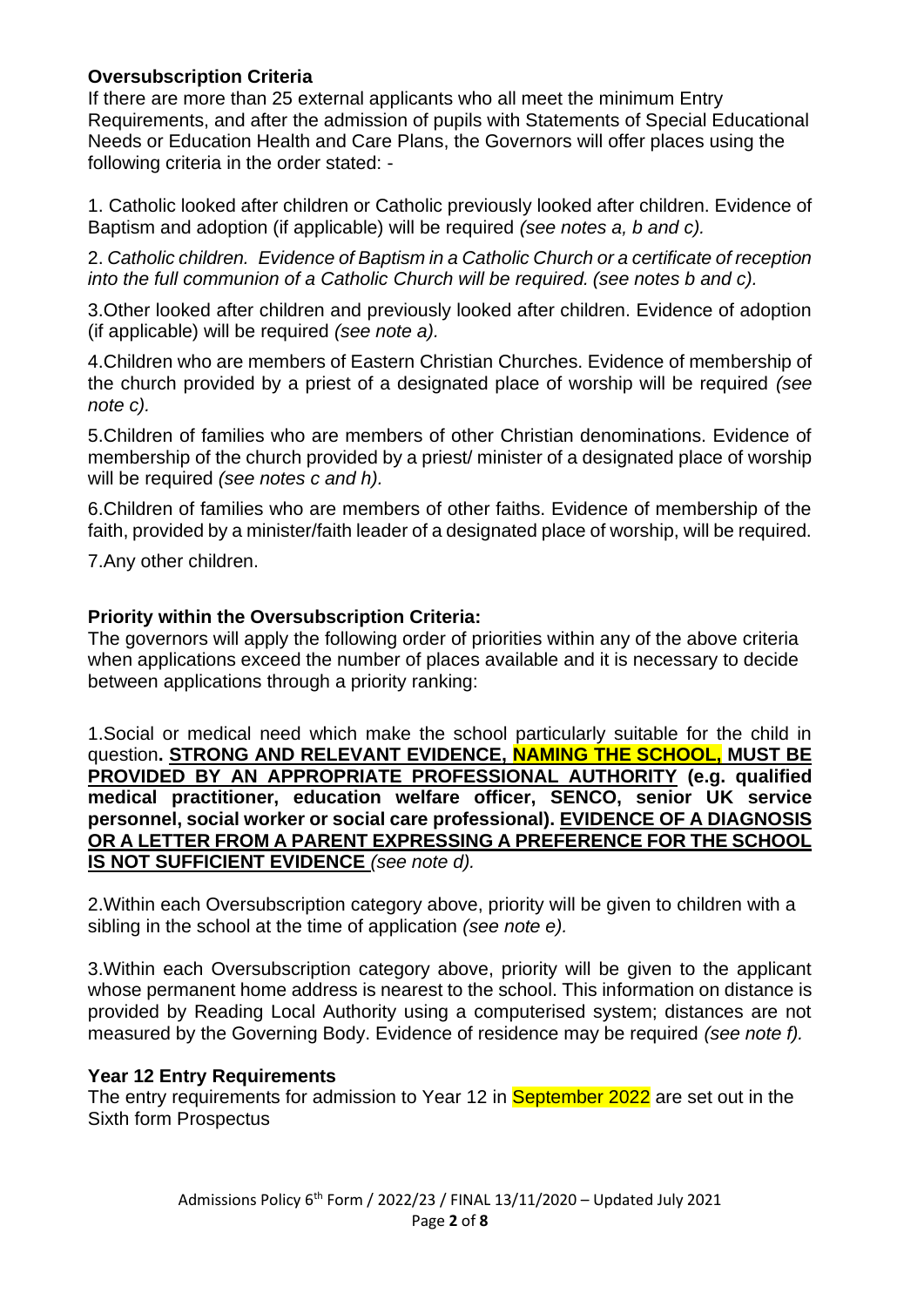### **Late Applications**

Any applications received after the closing date will be accepted but considered only after those received by the closing date.

# **Waiting Lists**

If the school is oversubscribed, parents of children who have not been offered a place at the school may ask for their child's name to be placed on a waiting list. The waiting list will be operated using the same admissions criteria listed above. Placing a child's name on the waiting list does not guarantee that a place will become available. This does not prevent parents from exercising their right to appeal against the decision not to offer a place. The waiting list will be maintained by the school until at least 31 December in the academic year of admission. The names on the waiting list will be ranked in line with the oversubscription criteria each time a child is added to the list.

Children admitted under **the Fair Access Protocol** may take precedence over those on the waiting list.

# **Admission of children outside their normal age group**

Parents may seek a place for their child outside of their normal age group, for example, if the child is gifted and talented or has experienced problems such as ill health. The Governing Body will make decisions based on the circumstances of each case and in the best interests of the child concerned. This will include taking account of the parent's views; information about the child's academic, social and emotional development; where relevant, their medical history and the views of a medical professional; whether they have previously been educated out of their normal age group; and whether they may naturally have fallen into a lower age group if it were not for being born prematurely. They must also take into account the views of the head teacher of the school concerned. When informing a parent of their decision on the year group the child should be admitted to, the Governing Body will set out clearly the reasons for its decision.

Where the Governing Body agrees to a parent's request for their child to be admitted out of their normal age group and, as a consequence of that decision, the child will be admitted to a relevant age group (i.e. the age group to which pupils are normally admitted to the school) the local authority and Governing Body must process the application as part of the main admissions round, unless the parental request is made too late for this to be possible, and on the basis of their determined admission arrangements only, including the application of oversubscription criteria where applicable. They must not give the application lower priority on the basis that the child is being admitted out of their normal age group. Parents have a statutory right to appeal against the refusal of a place at a school for which they have applied. This right does not apply if they are offered a place at the school, but it is not in their preferred age group.

#### **In-Year Admissions**

Applications for In-Year admissions will be considered by the Admissions Committee of the Governing Body. The maximum number of places per year group is 180, of which up to 25 will be offered to external applicants. If there are vacancies in the year group, then a place will be offered. If there are more applications than places available then the Oversubscription Criteria will be applied, so completion of a Supplementary Information Form is advised.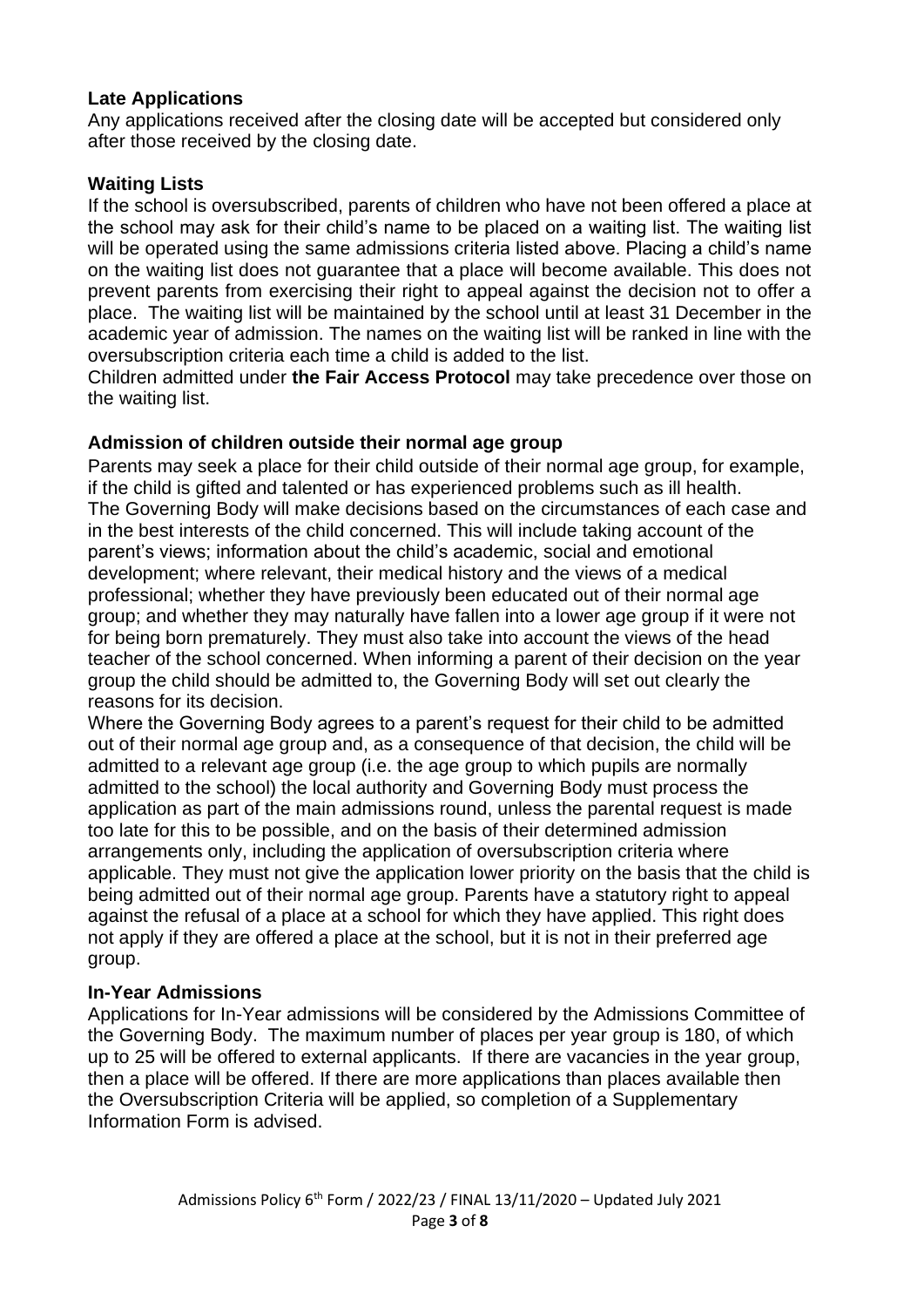Please ensure that you contact the school [\(admin@hughfaringdon.org](mailto:admin@hughfaringdon.org) - putting 'In-Year Application' in the subject line) and the Local Authority when making an In-Year application.

You will be advised of the outcome of your application in writing, within 15 days of receipt, and you have the right of appeal to an independent appeal panel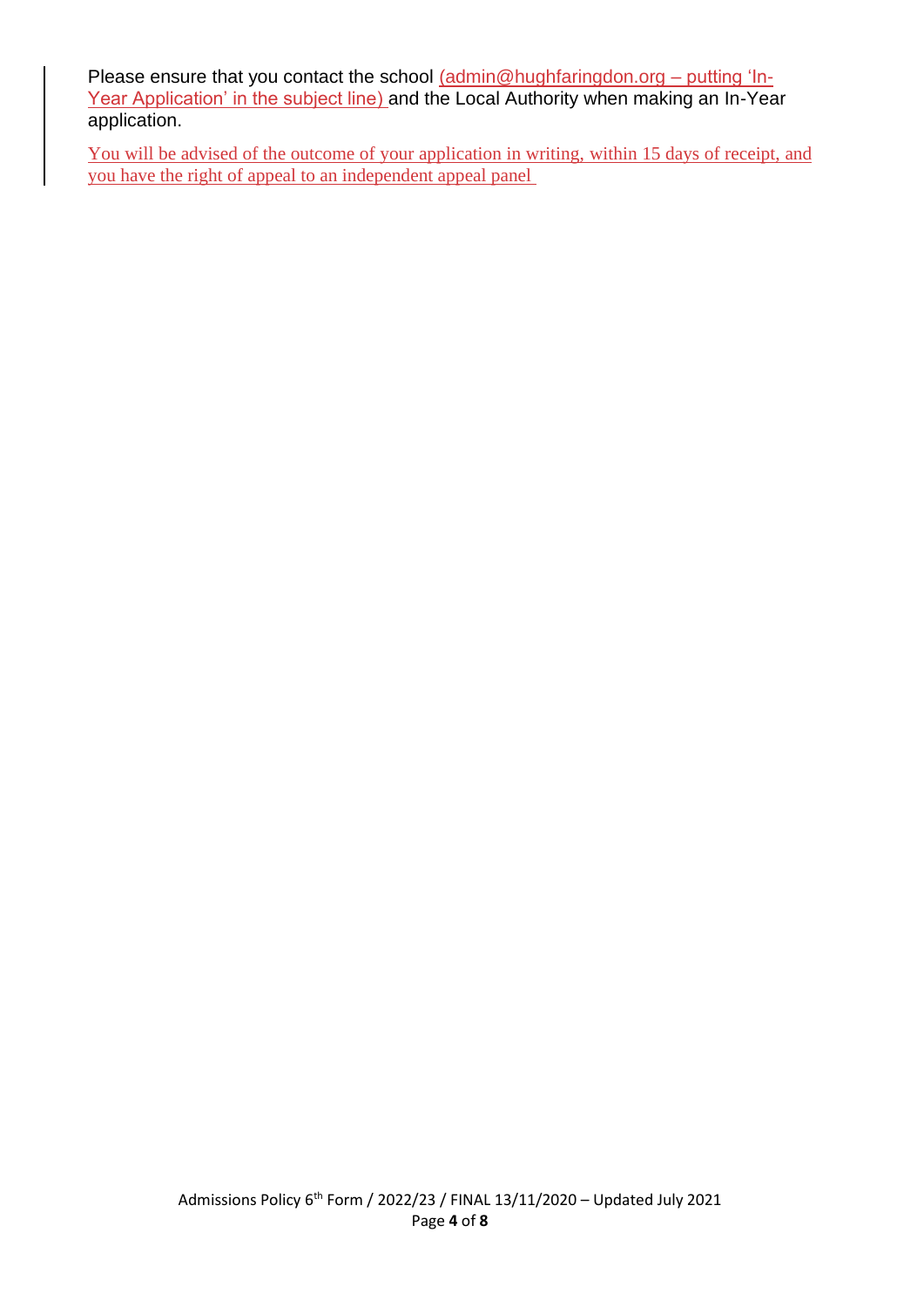# **Notes (these form part of the admission arrangements):**

*a. Looked after children: 'A looked after child' has the same meaning as in Section 22(1) of the Children Act 1989 and means any child who is (a) in the care of a local authority, or (b) being provided with accommodation by a local authority in the exercise of their social services function (e.g. child with foster parents) at the time of making an application to a school.*

*Previously looked after children: 'Previously looked after children' are children who were looked after but ceased to be so because they were adopted. This includes children who were adopted under the Adoption Act 1976 (see section 12 adoption orders) and children who were adopted under the Adoption and Childrens Act 2002 (see section 46 adoption orders) or became subject to a child arrangements order18 or special guardianship order19). Child arrangements orders are defined in s.8 of the Children Act 1989, as amended by s.12 of the Children and Families Act 2014. Child arrangements orders replace residence orders and any residence order in force prior to 22 April 2014 is deemed to be a child arrangements order. Section 14A of the Children Act 1989 defines a 'special guardianship order' as an order appointing one or more individuals to be a child's special guardian (or special guardians).*

Previously looked after children also includes those children who appear (to the governing body) to have been in state care outside of England and ceased to be in state care as result of being adopted.

*A copy of the adoption order, child arrangements order or special guardianship order and a letter from the Local Authority that last looked after the child confirming that he/she was looked after immediately prior to that order being made, will be required.*

*b. 'Catholic' means a member of a Church in full communion with the See of Rome. This includes the Eastern Catholic Churches. This will normally be evidenced by a certificate of baptism in a Catholic Church or a certificate of reception into the full communion of the Catholic Church. For the purposes of this policy, it includes a looked after child living with a family where at least one of the parents is Catholic.* 

*The Catholic Church comprises within it the Latin Rite (Roman Catholics) and the Eastern or Oriental Rite (composed of Catholic (Uniate) Churches – see below). This will be evidenced by a certificate of Baptism in a Catholic Church or a certificate of reception into full communion with the Catholic Church.*

| c.                       |                                                       |                                                                                                                             |
|--------------------------|-------------------------------------------------------|-----------------------------------------------------------------------------------------------------------------------------|
| <b>Traditions</b>        | <b>Catholic Churches</b>                              | <b>Equivalent Non-Catholic</b><br><b>Churches</b>                                                                           |
| Western (Roman)          | Latin Catholic Church                                 | <b>Churches of the Protestant</b><br><b>Reformation Church of</b><br>South India (CSI) (Non-St<br><b>Thomas Christians)</b> |
| Alexandrian              | Coptic Catholic Church                                | <b>Coptic Orthodox Church</b>                                                                                               |
|                          | <b>Ethiopian Catholic Church</b><br>('Gheez<br>rite') | Ethiopian Orthodox Church                                                                                                   |
|                          | <b>Eritrean Catholic Church1</b>                      | Eritrean Orthodox Church                                                                                                    |
| Antiochean (West Syrian) | <b>Syrian Catholic Church</b>                         | Syrian Orthodox Church                                                                                                      |
|                          | (Syro-)Maronite Catholic<br>Church                    | <b>None</b>                                                                                                                 |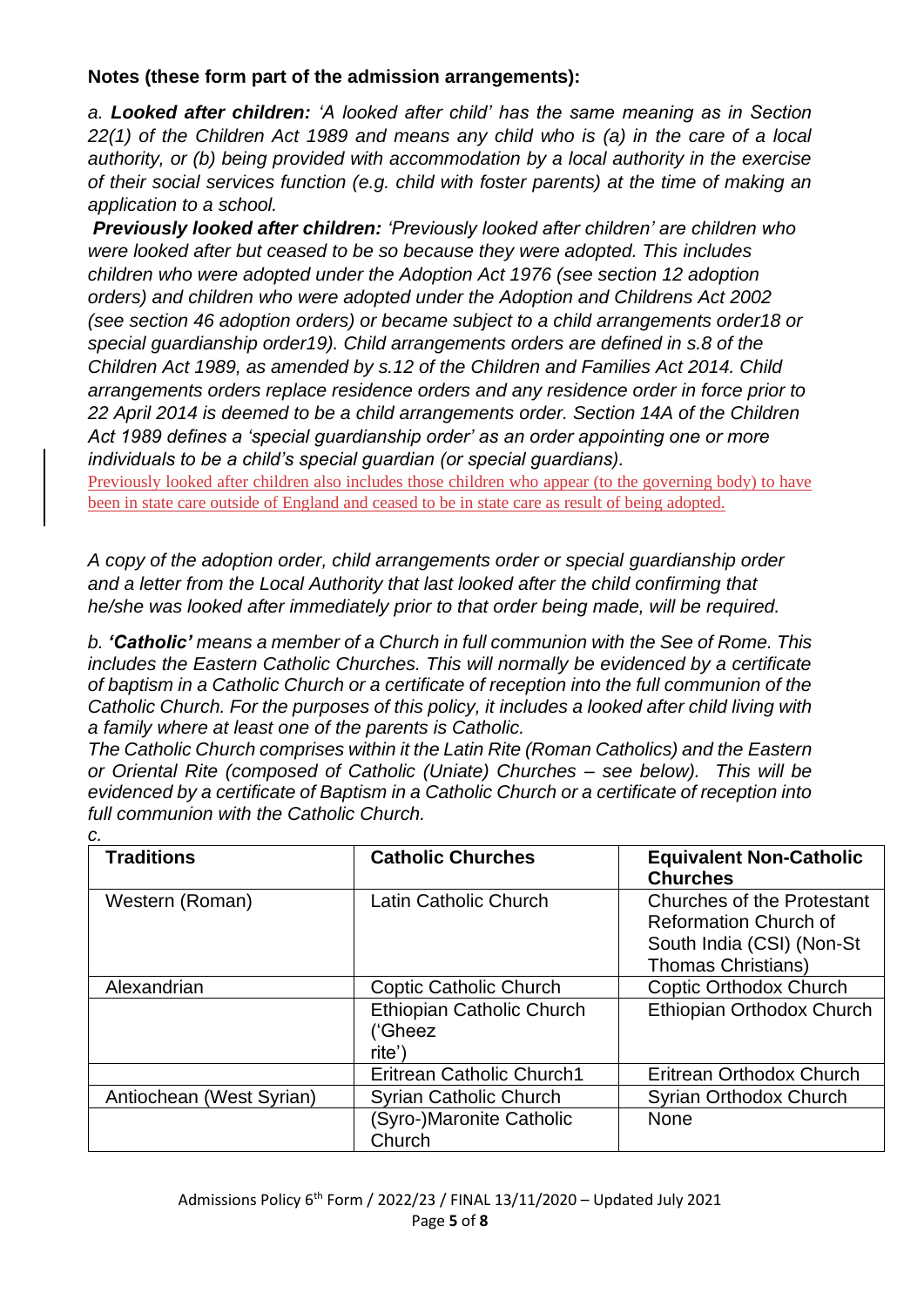|                                   | Syro-Malankar Catholic<br>Church                                                                                                         | Malankara Orthodox Syrian<br><b>Church St Thomas</b><br>Christians:<br>Indian Orthodox Church;<br>Orthodox Syrian<br>(Jacobite) Church; Mar<br>Thoma Syrian Church;<br>Malabar Independent<br>Syrian Church of<br>Thozhiyoor; |
|-----------------------------------|------------------------------------------------------------------------------------------------------------------------------------------|-------------------------------------------------------------------------------------------------------------------------------------------------------------------------------------------------------------------------------|
|                                   |                                                                                                                                          | Church of South India<br>(CSI) (St Thomas<br>Christians)                                                                                                                                                                      |
| Armenian                          | Armenian Catholic Church                                                                                                                 | Armenian Apostolic<br>(Orthodox) Church                                                                                                                                                                                       |
| Chaldean (East Syrian)            | <b>Chaldean Catholic Church</b>                                                                                                          | Assyrian Church of the<br>East                                                                                                                                                                                                |
|                                   | Syro-Malabar Catholic<br>Church                                                                                                          | <b>St Thomas Christians:</b><br><b>Syrian Malabarese</b><br>Church; Syro-Chaldean<br>Church                                                                                                                                   |
| Constantinopolitan<br>(Byzantine) | Albanian (Byzantine)<br>Catholic<br>Church                                                                                               | Albanian Orthodox Church                                                                                                                                                                                                      |
|                                   | <b>Belarussian Catholic Church</b>                                                                                                       | <b>Belarussian Orthodox</b><br>Church                                                                                                                                                                                         |
|                                   | Bulgarian (Byzantine)<br>Catholic<br>Church                                                                                              | <b>Bulgarian Orthodox Church</b>                                                                                                                                                                                              |
|                                   | Georgian Catholic Church                                                                                                                 | Georgian Orthodox Church                                                                                                                                                                                                      |
|                                   | Greek (Hellenic) Catholic<br>Church                                                                                                      | <b>Greek Orthodox Church</b><br>(Greek speaking);<br><b>Cypriot Orthodox Church</b>                                                                                                                                           |
|                                   | <b>Greek-Melkite Catholic</b><br>Church                                                                                                  | <b>Greek Orthodox Church</b><br>(Arabic<br>speaking)                                                                                                                                                                          |
|                                   | Hungarian (Byzantine)<br>Catholic<br>Church                                                                                              | Hungarian Orthodox<br>Church                                                                                                                                                                                                  |
|                                   | Italo-Albanian (Byzantine)<br>Catholic<br>Church                                                                                         | None                                                                                                                                                                                                                          |
|                                   | Church of the Byzantines of<br>the Diocese of Krizevci<br>(Krizevci Catholic Church)<br>(Byzantine<br>Catholics in former<br>Yugoslavia) | Serbian Orthodox Church                                                                                                                                                                                                       |
|                                   | Macedonian Catholic Church                                                                                                               | <b>Macedonian Orthodox</b><br>Church                                                                                                                                                                                          |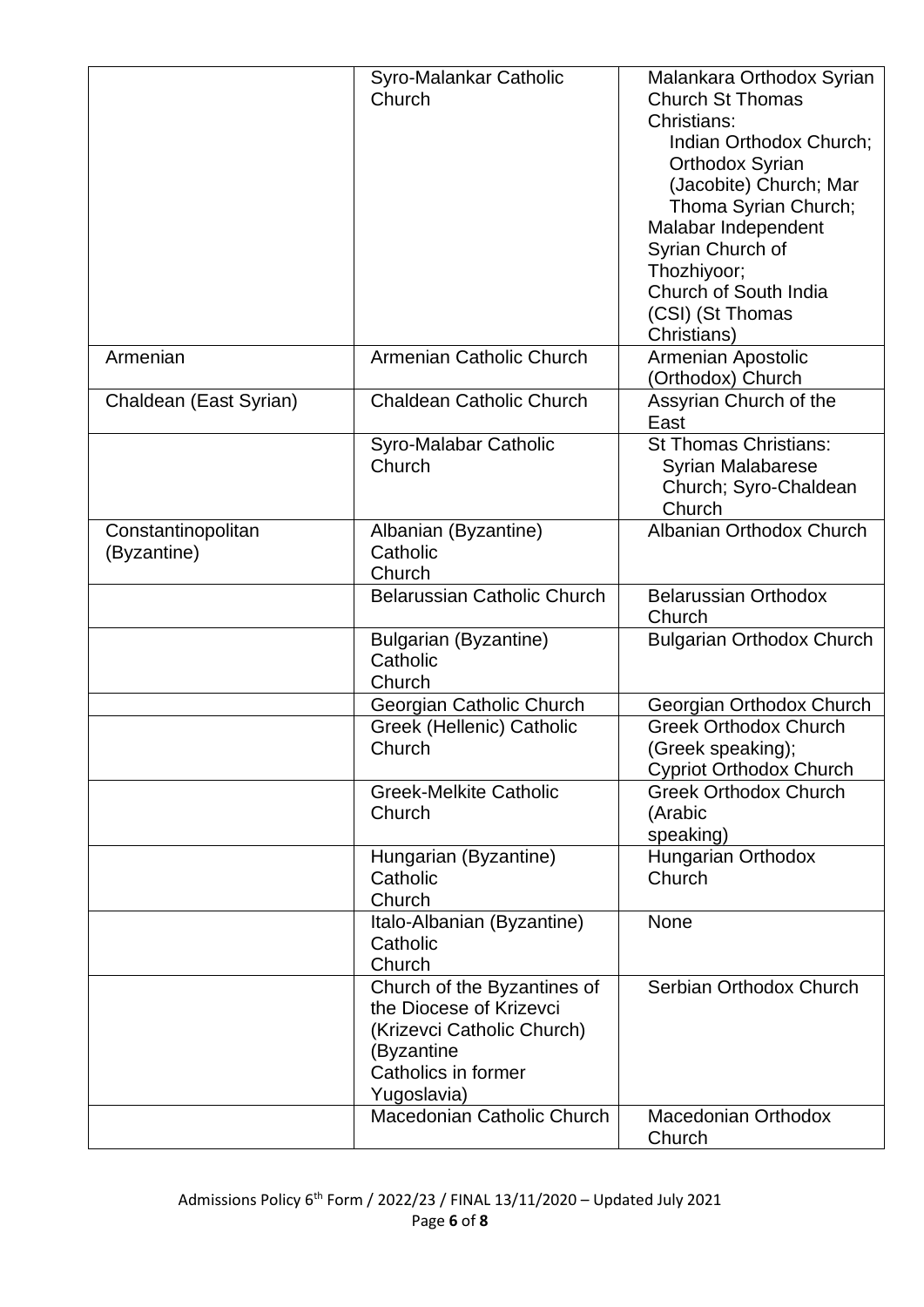| Romanian (Greek) Catholic      | <b>Romanian Orthodox</b>       |
|--------------------------------|--------------------------------|
| Church                         | Church                         |
| <b>Russian Catholic Church</b> | <b>Russian Orthodox Church</b> |
| Ruthenian (Byzantine)          | <b>Ruthenian Orthodox</b>      |
| Catholic                       | Church;                        |
| Church                         | Orthodox<br>Church<br>in.      |
|                                | America (OCA) American         |
|                                | Carpatho-Rusyn Orthodox        |
|                                | Church                         |
| Slovak (Greek) Catholic        | Slovak Orthodox Church;        |
| Church                         | Orthodox Church in             |
|                                | America (OCA); American        |
|                                | Carpatho-Rusyn Orthodox        |
|                                | Church                         |
| Ukrainian (Greek) Catholic     | Ukrainian Orthodox             |
| Church                         | Church;                        |
|                                | Orthodox Church in             |
|                                | America (OCA)                  |

*Notes: 1 1. Orthodox Churches, including the Coptic Orthodox, Greek Orthodox and Russian Orthodox Churches, are NOT in full communion with the See of Rome.*

*2. 'Anglican Ordinariates' are members of the Latin Rite but those describing themselves as 'Anglo Catholics' are members of the Anglican Communion and therefore not in communion with the Holy See. Please refer any queries to the Catholic Schools and Academies Office, via the School.*

*d. Exceptional medical need: If the child has a serious medical condition/disability such that the parent feels the child must go to Blessed Hugh Faringdon School, this must be specified on the Supplementary Information Form. Governors can only consider applications under this category if supporting evidence is attached, e.g. a letter from a registered health professional, setting out the particular reasons why this school is the most suitable and the difficulties that would be caused if the child attended another school. Governors will make their decision based on the medical evidence provided by the child's medical consultants. Governors will consult the LA's medical advisers and only agree to a priority placement if the medical advisers consider it necessary for the child to attend this school.* 

*Exceptional social need: If parents feel there are sensitive, individual and serious family circumstances, perhaps involving the support services (e.g. social care) these may be considered at the time of the application for a school place. This will need to be specified on the Supplementary Information Form and evidence provided, e.g. a report from a social care professional detailing why this school is the most appropriate placement for the child given the circumstances of the case.* 

*e. Siblings: For admission to this school, a sibling is defined as a brother or sister (i.e. another child of the same parents, whether living at the same address or not), or a halfbrother/ half-sister or a step-brother/ step-sister or an adoptive or foster brother/ sister, living at the same address. A child will be given sibling priority if they have a sibling at the school at the time of the child's application.*